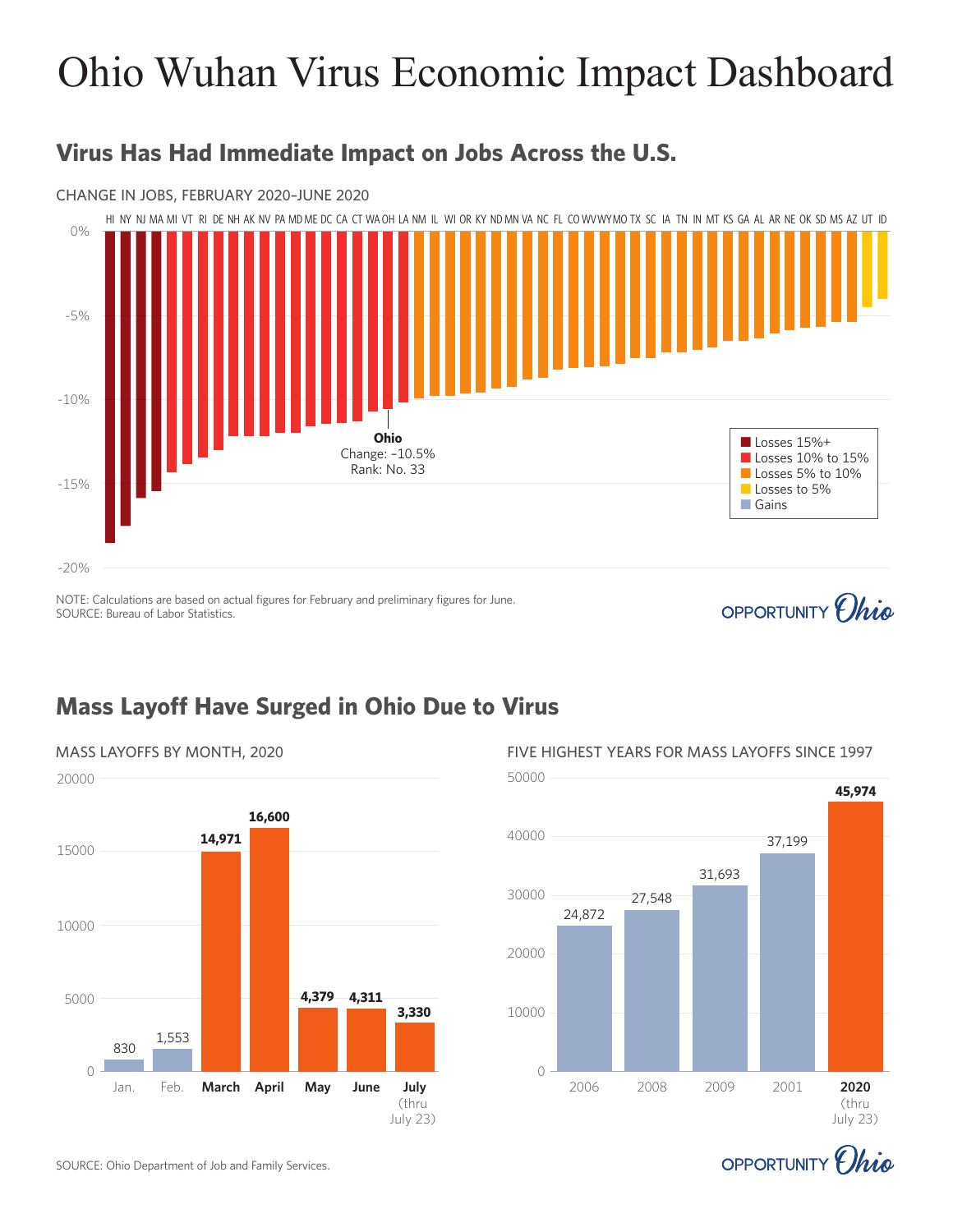# Ohio Wuhan Virus Economic Impact Dashboard

## **When will Ohio fully recover?**

#### OHIO PRIVATE-SECTOR EMPLOYMENT, IN MILLIONS



NOTE: Recovery employment levels are higher than March 2000 levels because of population growth. In March 2000, Ohio had a population of 11.3 million, and today it is 11.7 million.

SOURCE: Opportunity Ohio calculations based on data from the U.S. Department of Labor, Bureau of Labor Statistics, http://www.bls.gov.



## **Changes to Ohio Medicaid**







SOURCE: Ohio Department of Medicaid, http://medicaid.ohio.gov,